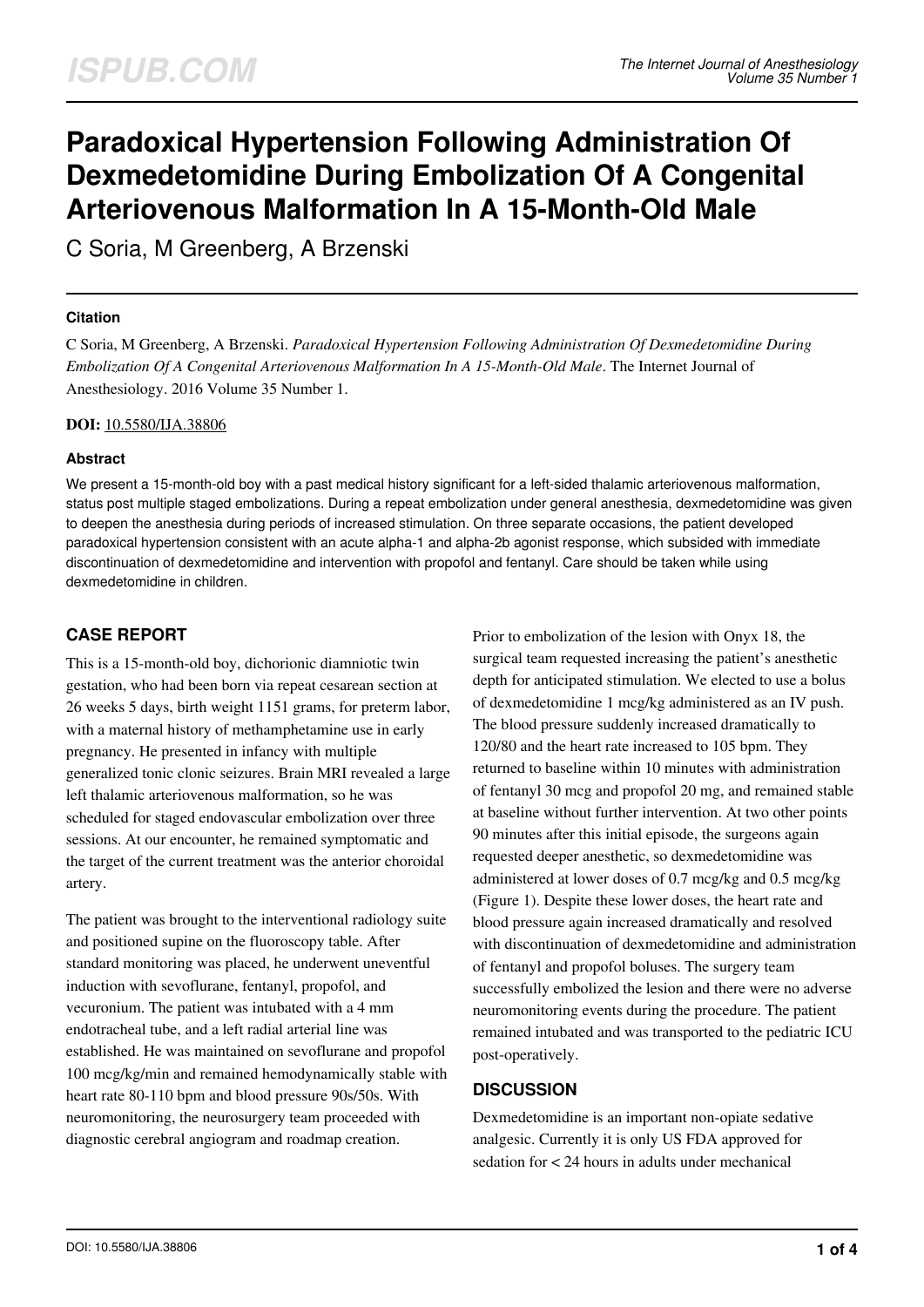ventilation and for sedation of non-intubated patients prior to and/or during surgical and other procedures. However, it is commonly used for pediatric sedation for imaging studies, long-term ventilator management in the ICU, and painful procedures such as burn dressing changes. It is popular in multimodal analgesia for its sedative and anxiolytic properties and minimal respiratory depression.7 Unlike narcotics, it does not act at the opioid receptors and does not cause constipation and pruritus. Centrally it agonizes alpha-2 adrenoreceptors at the local ceruleus in the pons to cause sedative and anxiolytic effects. More peripherally it agonizes alpha-2 receptors in the dorsal horn of the spinal cord and inhibits substance P release for anti-nociceptive and opioid synergistic effects. Dexmedetomidine has a higher specificity ratio for alpha-2 compared to alpha-1 of 1620:1.5

Dexmedetomidine is most known for causing refractory hypotension and bradycardia. It typically occurs with loading doses or high infusion rates.7 The hypertension is theorized to be due to an initial, direct stimulation of alpha-1 or alpha-2b receptors peripherally, resulting in vasoconstriction. This phenomenon resolves with subsequent central alpha-2a receptor stimulation, which exerts a stronger effect causing hypotension and bradycardia. This is known as a biphasic blood pressure response. With infusions, time to effect ranges from 10-15 minutes on average, so dexmedetomidine boluses are frequently given to speed onset of sedation. Generally it is advised that dexmedetomidine boluses be loaded over 10 minutes to prevent profound hypotension and bradycardia that can be refractory to fluid resuscitation and vasopressor support. This is especially dangerous in children where cardiac output is largely heart rate dependent.

Until now, there have only been two published pediatric case reports of dexmedetomidine-induced hypertension. One was a 32-month-old boy with acute transverse myelitis who received a dexmedetomidine loading dose and infusion as sedation for MRI.6 The other was an 18-year-old boy with acute traumatic brain injury and intermittent spikes in intracranial pressure who was being maintained on dexmedetomidine infusion for mechanical ventilation in the ICU.1 The reported incidence of pediatric hypertension with dexmedetomidine varies from 0 to 8%.7 Some studies are confounded by concurrent anxiety and crying by the child.4 In others, blood pressure data is limited to every 5 minutes to avoid interference with MRI signals. From one retrospective review of dexmedetomidine for sedation for

radiologic studies, risk factors include > 2 boluses of 3 mcg/kg and younger age < 1 yo.2,3 Another large cohort study looking specifically at the incidence of hypertension with high-dose dexmedetomidine for MRIs noted a 4.9% incidence, with risk factors including age  $< 1$  year old, high dose infusion > 2 mcg/kg/hr, and/or receiving multiple initial boluses. No study has clearly reported an association between the dose and frequency or severity of hypertension.

Our case report describes this phenomenon recurring three times with each administration of precedex even at successively lower doses under general anesthesia. The boluses were administered as IV pushes and there was clear hypertension delineated by arterial blood pressure waveform monitoring throughout the case. We present this case to caution practitioners about this uncommon side effect. Consequences of uncontrolled intraoperative hypertension include cerebrovascular events such as intracerebral hemorrhage, stroke, and elevated intracranial pressure; bleeding into the surgical field that limits surgeons' view; myocardial infarction; pulmonary edema.

## **LEARNING POINTS**

- 1. Paradoxical hypertension is a rare event that can occur with bolus administration of dexmedetomidine.
- 2. Initial hypertension is likely due to alpha-1 and alpha-2b agonist activity of dexmedetomidine.
- 3. Dexmedetomidine boluses should be administered slowly and with caution.

## **Figure 1**

Vital signs graph depicting a sudden increase in blood pressure and heart rate with successively reduced boluses of dexmedetomidine



## **References**

1. Erkonen G, Lamb F, Tobias JD. High-dose dexmedetomidine-induced hypertension in a child with traumatic brain injury. Neurocrit Care 2008; 9: 366-369. 2. Mason KP, et al. Incidence and predictors of hypertension during high-dose dexmedetomidine sedation for pediatric MRI. Pediatric Anesthesia 2010; 20: 516-523. 3. Mason KP, Lerman J. Dexmedetomidine in children: current knowledge and future applications. Anesthesia Analgesia 2011; 113(5): 1129-1142.

4. Petroz GC, et al. A Phase I, two-center study of the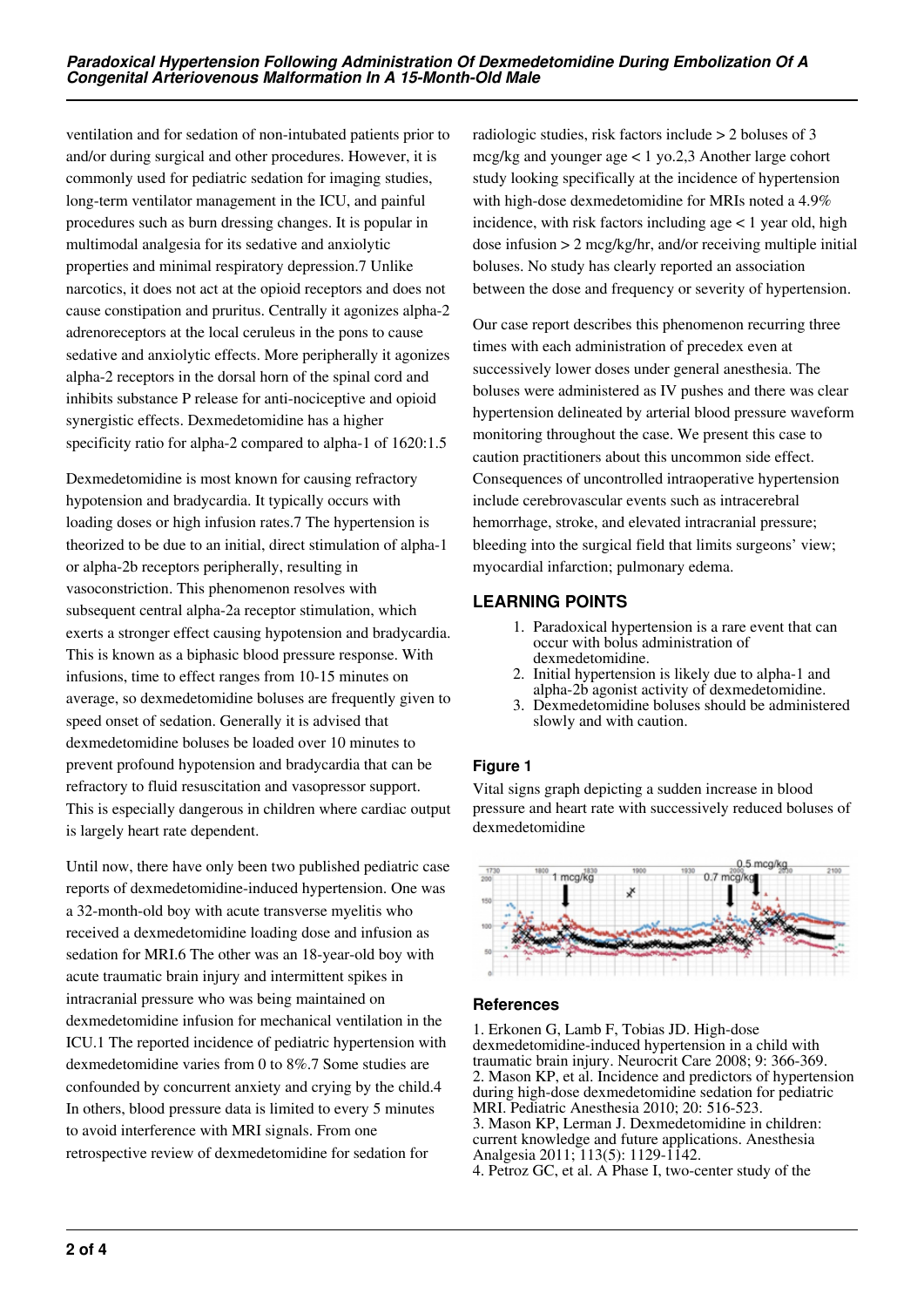pharmacokinetics and pharmacodynamics of

dexmedetomidine in children. Anesthesiology 2006; 105(6): 1098-1110.

5. Phan H, Nahata MC. Clincial uses of dexmedetomidine in pediatric patients. Pediatric Drugs 2008; 10(1): 49-69. 6. Shah S, Sangari T, Qasim M, Martin T. Severe

hypertension and bradycardia after dexmedetomidine for radiology sedation in a patient with acute transverse myelitis. Pediatric Anesthesia 2008; 18: 667-692. 7. Su F, Hammer GB. Dexmedetomidine: pediatric pharmacology, clinical uses and safety. Expert Opinion. Drug Safety. 2011; 10(1): 55-66.